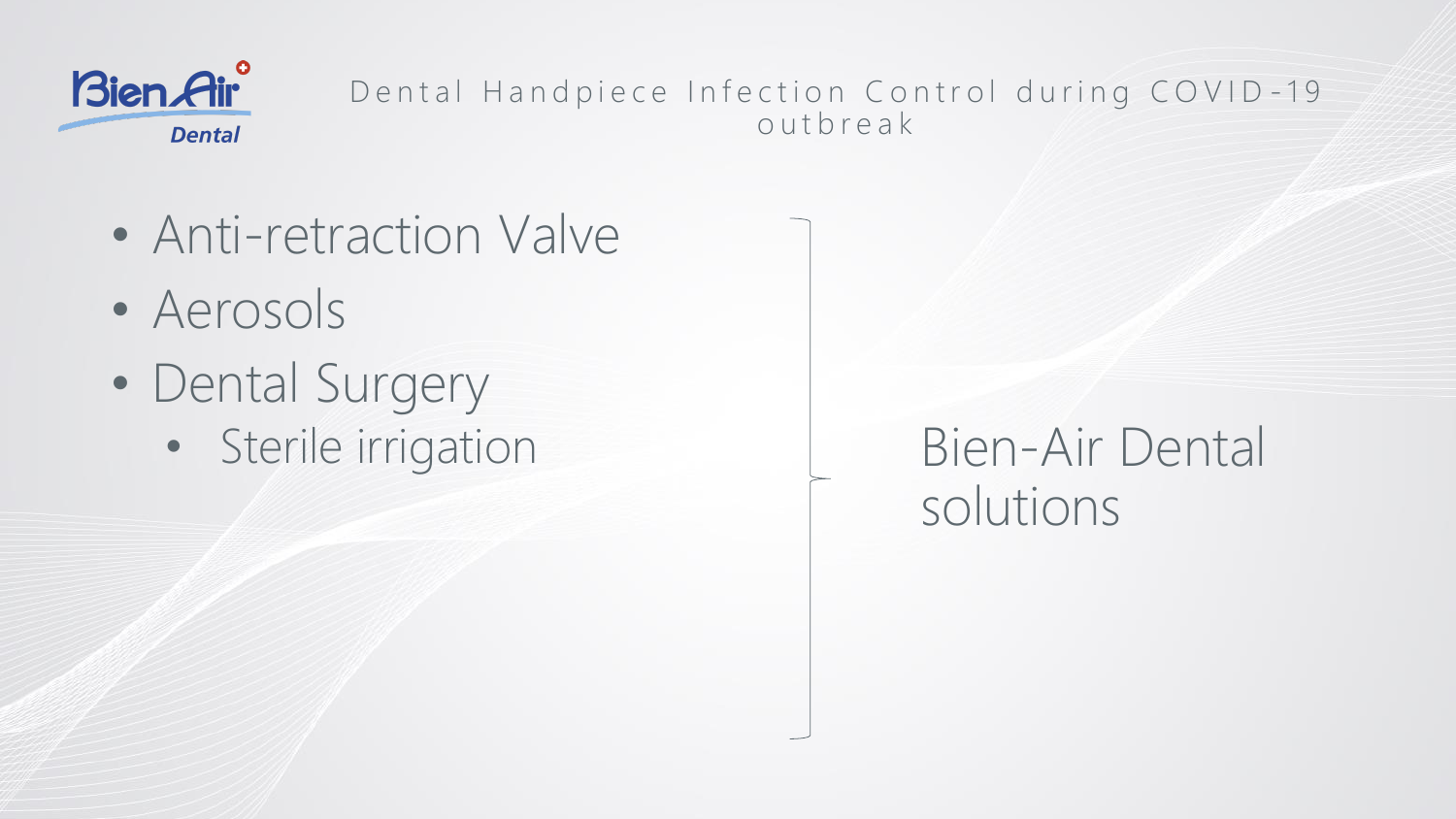# Anti-Retraction Valve

• What is it?

A one-way valve that opens when the foot control is depressed and closes when the foot control is released.

• What does do?

Help prevent fluid retraction from the oral cavity into non-sterilizable dental handpiece tubing and water lines.

• Should you sterilize your anti-retraction valve?

If the location of the anti-retraction valve is in the handpiece, instead of the coupling [or motor for electric handpieces] than it may be sterilized, ensuring that any contamination contacting the valve will not be transferred to a new handpiece.



# **Bien Air Dental**

### Anti-Retraction Valve related studies:

#### • <https://www.ncbi.nlm.nih.gov/pubmed/6386926>

J Am Dent Assoc. 1984 Nov;109(5):712-6.

SWISS TMADE

"Each time the handpiece turbine is stopped while the bur is still in the patient's mouth, almost 1 ml of microbe-laden oral fluids may be aspirated into the average dental unit water line by the retraction valve present in the dental unit. This fluid ... infectious agents including ... **influenza**, .. This germ-laden water may then be sprayed into the mouth of the next patient, possibly initiating an oral or upper respiratory tract infection. Sterilizing the handpiece between appointments, although of great significance in the prevention of disease transmission, will not totally eliminate the problem discussed here… A viable alternative is the installation of a check valve (anti-retraction valve) downstream from the retraction valve. Installation of a check valve resulted in an almost 4,000-fold decrease in this contamination.

• <https://www.nature.com/articles/s41368-020-0075-9>

International journal of oral science volume 12, Article number: 9 (2020) "Therefore, the use of dental handpieces without anti-retraction function should be prohibited during the epidemic period of COVID-19."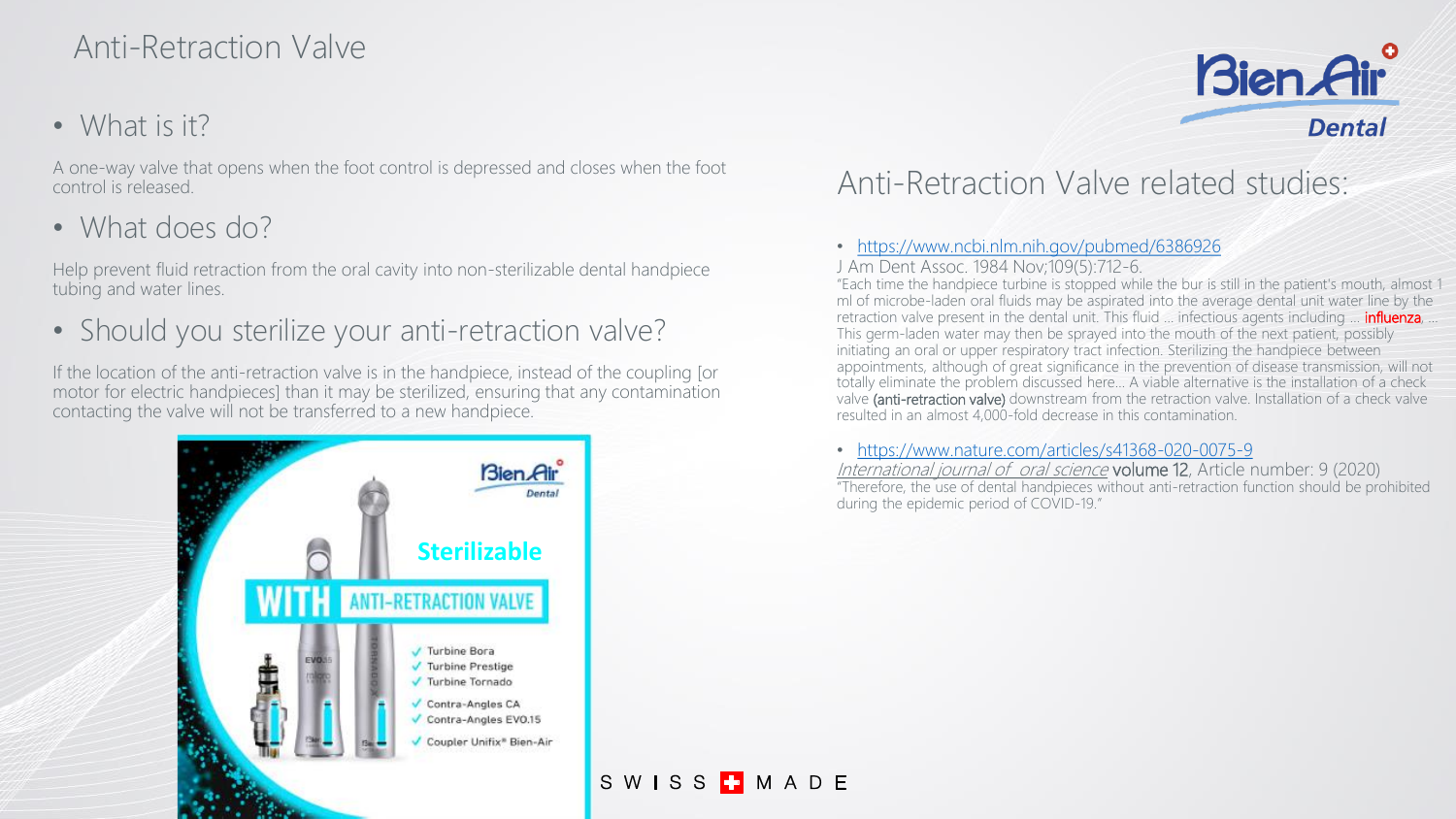### Aerosol

• What is it?

The terms "aerosol" and "splatter" in the dental environment were used by Micik and colleagues 8-12 in their pioneering work on aerobiology. In these articles, aerosols were defined as particles less than 50 micrometers in diameter. [https://jada.ada.org/article/S0002-8177\(14\)61227-7/pdf](https://jada.ada.org/article/S0002-8177(14)61227-7/pdf)

• How is it created?

Dental devices, such as high-speed dental handpieces, use high-speed gas to drive the turbine to rotate at high speed and work with running water. <https://www.nature.com/articles/s41368-020-0075-9>

- Can you reduce aerosol?
	- With Air driven handpieces, you cannot reduce the speed and therefore, spray is needed to cool the tooth, due to the high speed of the bur.
	- In many electric handpieces, water is required to cool the handpiece itself.

#### Bien Air electric HP design Water for mechanical cooling not required

- Ceramic insulated push-button guaranteed not to elevate above human body temperature during operation
- Double Wall, stainless steel, insulated head
- Does not require water
- Full torque over complete RPM Range - allows user to slow bur speed down to 75K RPM





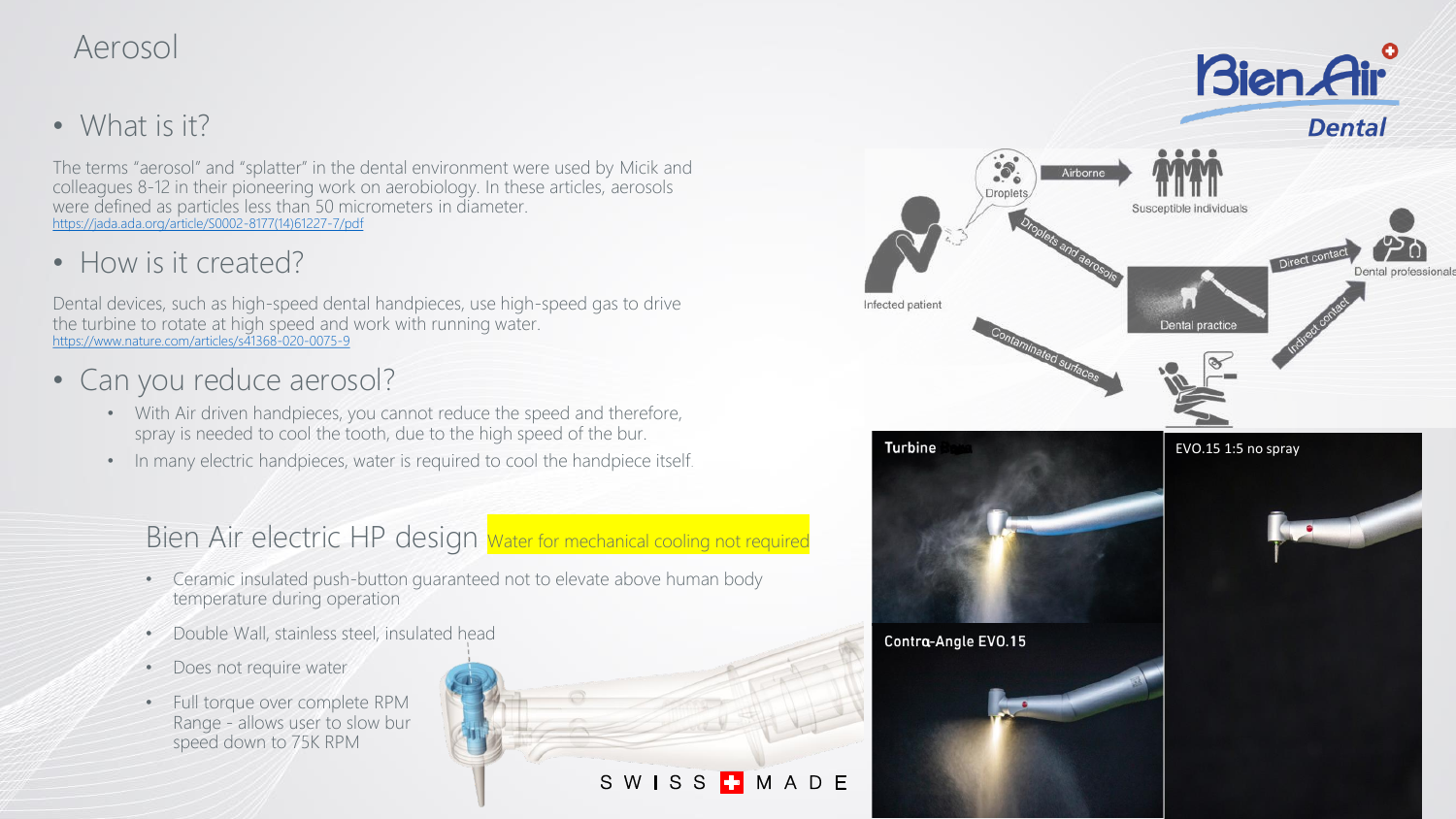# Sterile Irrigation

• What is it?

sterile bulb syringe, sterile single-use disposable products, or sterilizable tubing <https://www.cdc.gov/oralhealth/infectioncontrol/faqs/oral-surgical-procedures.html>

• When is it required?

Oral surgical procedures raise the risk of local or systemic infection because microorganisms from inside or outside the mouth can enter the vascular system and other normally sterile areas of the oral cavity (e.g., bone or subcutaneous tissue). These procedures require a higher level of infection prevention than routine procedures. <https://www.cdc.gov/oralhealth/infectioncontrol/faqs/oral-surgical-procedures.html>

• How is a surgical procedure defined?

Examples are biopsy, periodontal surgery, apical surgery, implant surgery, and surgical extractions of teeth (removal of erupted or nonerupted tooth requiring elevation of mucoperiosteal flap, removal of bone or section of tooth, and suturing if needed) <https://www.cdc.gov/oralhealth/infectioncontrol/faqs/oral-surgical-procedures.html>



ADEC 500 Delivery unit With sterile pump

SWISS<sup>T</sup>MADE



Share of Usage %

Air Driven 45 **Electric 45** Uses sterile

Sterile irriga

Sterile inrigation

Electric 45°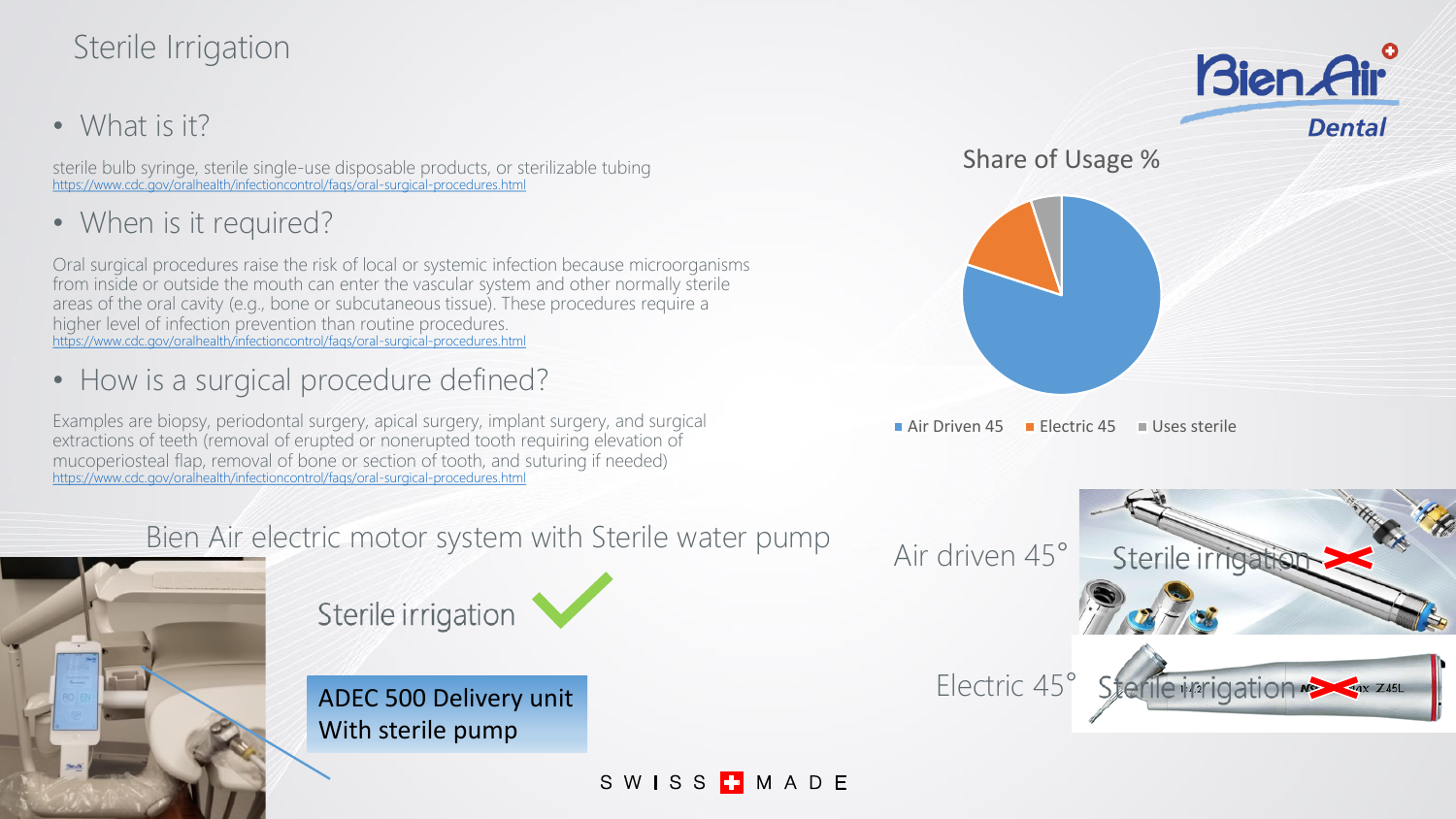

### Bien Air - Handpiece infection control guidelines

- Water spray originating from dental unit
	- Sterile water is always preferable
	- If dental unit water must be used, then anti retraction valve is necessary
	- Sterilizable anti-retraction valve is optimal
- Aerosol minimization
	- If water spray can be eliminated (i.e. ortho, slow speed, intermediate speed
	- etc.), it should not be used.
	- If water spray cannot be eliminated:
		- Electric handpieces do not emit aerosol in the reverse direction, back toward the clinician and staff
		- If you can find an electric handpiece that can run without water to cool the head, use one
		- Bur RPM should be reduced to the lowest possible setting to minimize the aerosol generated by water spray contacting rotating bur accommodate the procedure.
- Dental Surgery
	- Sterile irrigation mandatory
		- No dental delivery unit water acceptable
	- No compressed air driven handpieces (embolism / emphysema risk)

Post COVID-19 Guidelines